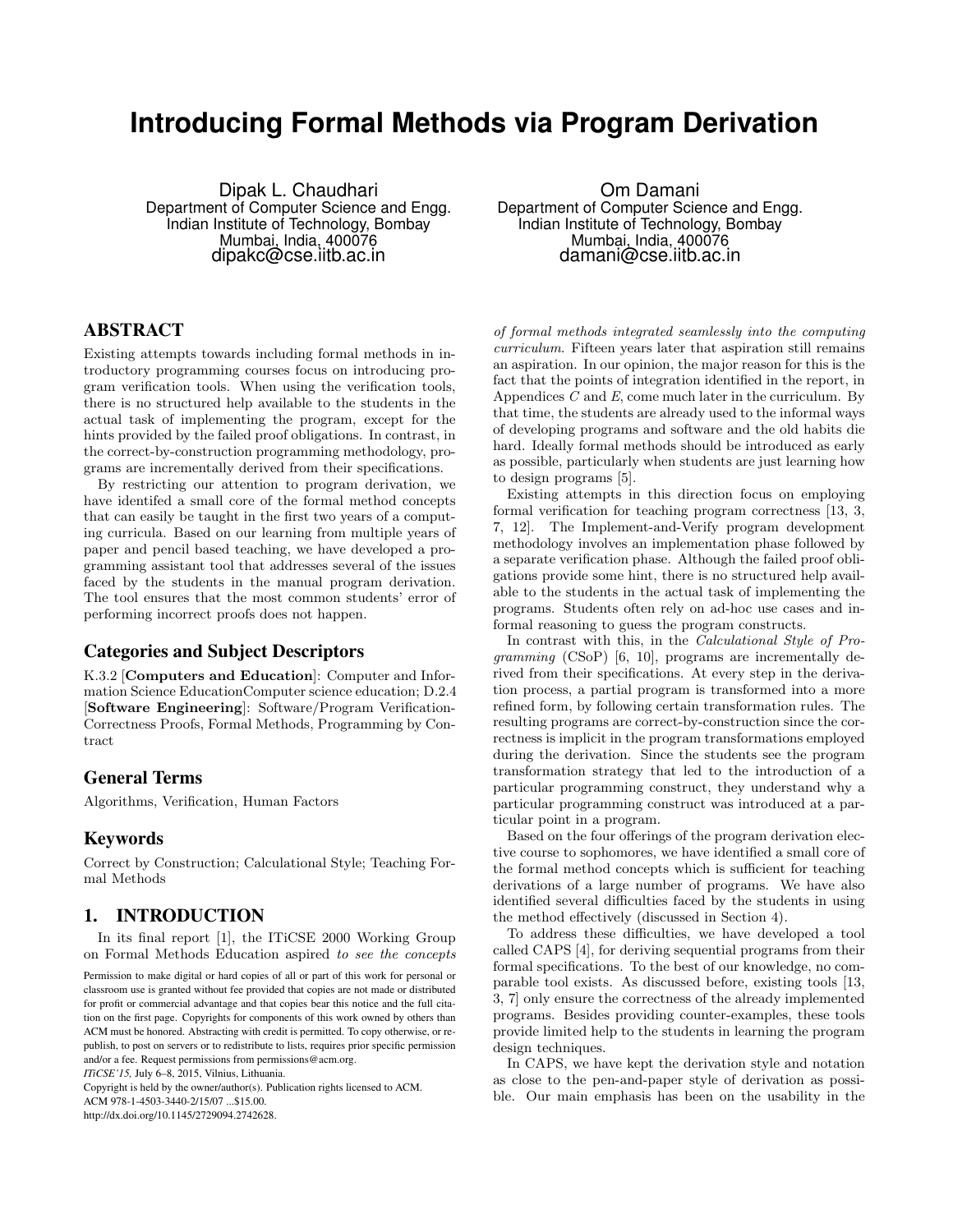class; in particular on being able to model and replay the ad-hoc interactions and iterations that usually occur during the manual program derivation by the students.

The organization of the rest of the paper is as follows. In Section 2, we discuss the core formal method concepts employed by us for teaching CSoP. In Section 3, we illustrate the methodology with a detailed example. In Section 4, we discuss our experiences from the years of teaching CSoP to sophomore students. In Section 5, the CAPS tool and the students experience with it is presented. Section 6 concludes the paper.

#### 2. CORE IDEAS

The advantage of teaching formal methods via CSoP is that the students can quickly write programs to solve nontrivial problems after being exposed to a small set of concepts. After starting with the sum of an array and the maximum element of an array, we quickly move to the binary search, fast exponentiation, and the maximum segment sum. After that we cover various other optimal array segment and search problems, and other similar problems like decomposing a number in a sum of two squares. Then we move on to array rearrangement problems such as array partitioning and sorting. In one offering, we were able to cover even more advanced problems such as the area of the largest square under a histogram. We wish to emphasize that all of it can be done using a small set of formal method concepts. Besides propositional logic, and the concepts of assertions and loop invariants, we only need a formal concept of quantified expressions and the rules for manipulating them.

We employ the *Eindhoven* notation  $OPi: R.i: T.i$  [10] for representing quantified expressions. Outside the formal methods community, this notation is typically used only for quantified terms in arithmetic  $(\sum, \prod)$ . Here OP (say,  $\Sigma$ ) or  $MAX$ ) is the quantified version of a symmetric, associative binary operator *op* (say, + or *max*), *i* is a list of  $\text{dummy/quantified variables}, R.i \text{ is the } Range - \text{a boolean}$ expression restricting the possible values that the dummies can take, and  $T.i$  is the Term - over which the underlying binary operator is repeatedly applied. For example, just the way  $(\sum i : 0 \le i \le N \wedge A[i]\%2 = 0 : A[i] * A[i])$  represents the sum of the square of the even elements of the array  $A$ ,  $(MAXi: 0 \leq i < N \wedge A[i]\%2 = 1 : A[i] * A[i])$  represents the maximum of the square of the odd elements of the array A. Since all the quantified operators (including the logical operators ∀ and ∃) are represented using the same notation, we can use generalized calculational rules [10].

While a large number of quantified expression manipulation rules are known [11, 2, 10], we find that for our purpose only three rules suffice: Range Split, Empty Range and, One Point Rule. The Range Split rule is most commonly used to form an inductive hypothesis: to show that the loop body maintains the loop invariant. The Empty Range and the One Point rules are used to evaluate an expression when either zero or exactly one dummy satisfies the range condition. The entire expression is evaluated in an inductive fashion by applying the Range Split, and the Empty Range or the One Point rule. Due to the lack of space, we do not present a detailed discussion of these rules but only illustrate them with the help of an example.

Beside these rules, the only non-trivial concept from propositional logic that we use is that of Distributivity and its adaptation for the Quantifier Calculus. Just the way ∗ distributes over +:  $x * (y + z) = x * y + x * z$ , similarly ∧ (logical *and*) and  $\vee$  (logical *or*) distribute over each other:  $(P \wedge (Q \vee R) = (P \wedge Q) \vee (Q \wedge R))$ , and + distributes over *max:*  $x + (y \max z) = (x + y) \max(x + z)$ . With this small set of core manipulation rules, we can teach derivation of a large number of problems.

Just the way ITiCSE Working Group on Formal Methods [1] viewed formal methods as the "calculus" of software engineering, we view rules for manipulation of Quantified Operators as the "calculus" of program derivation.

## 3. AN EXAMPLE DERIVATION

We now present a calculational derivation of the wellknown Maximum Segment Sum problem. This derivation highlights the typical steps that are involved in a program derivation session. The natural language specification for this problem is:

Let  $A[0..N)$  be an array of integers. Compute the maximum sum of the elements of all segments of A.

This problem is formally specified in a natural fashion as shown in Figure 1(a), where  $S$  is the required program with the desired postcondition  $R$ . To do inductive computation, we introduce a fresh variable  $n$  and rewrite postcondition  $R$ as  $P_0 \wedge P_1 \wedge n = N$  where  $P_0$  and  $P_1$  are given in Figure 1(b).

We can take  $P_0 \wedge P_1$  as the loop invariant and  $\neg (n = N)$  as the loop condition. We observe that the assignment r,  $n :=$ 0, 0 establishes the invariants  $P_0$  and  $P_1$  initially. Now, we arrive at the program shown in Figure  $1(c)$ .

We explore the inductive step  $n := n+1$ . Now, if we want the loop invariant  $P_0$  to be true after the assignment, then we need the assertion  $P_0(n := n + 1)$  before the assignment, where  $P_0(n := n + 1)$  represents the formula obtained by replacing n with  $n+1$  in the body of  $P_0$ . That is, if we want  ${r = (MAXp, q : 0 \le p \le q \le n : Sump,q)}$  to be true after  $n := n + 1$  is executed then  $\{r = (MAXp, q : 0 \le p \le q \le$  $n + 1$  :  $Sum.p.q$ } must be true before the assignment is executed. This is called necessary (or weakest) precondition  $np.(n := n + 1).P_0$  w.r.t. the assignment.

Now we expect to modify  $r$  to some  $r'$  before incrementing  $n$ , where  $r'$  is a metavariable. A metavariable is not a program variable - it just represents an unknown expression. Then,  $np(r := r') \cdot (np.(n := n + 1).P_0)$  is the necessary precondition for the assignment  $r := r'$ . To calculate  $r'$ , we assume  $P_0$ ,  $P_1$ , and  $n \neq N$  and simplify the necessary precondition as shown in Figure 1(d). In calculational style, every step in a calculation is associated with a hint justifying the step.

In step 15 in Figure 1(d), the quantified expression is not easily computable or expressible in terms of the existing program variables. This motivates the introduction of a new variable s and the loop invariant  $P_2$ :  $s = (MAXp : 0 \leq$  $p \leq n : Sum.p.n$ .  $P_2$  can be established initially by  $s := 0$ , since the summation over an empty range equals 0. We now arrive at the program shown in Figure 1(e).

To establish  $P_2(n := n+1)$  as a precondition of the assignment to r, we introduce an unknown program fragment  $S_1$ . To develop  $S_1$ , we introduce the assignment  $s := s'$ . Similar to the calculation of  $r'$ , we calculate the value of  $s'$  to be  $(s + A[n])$  max 0. In computing s', once again we use the Empty Range rule that the summation over an empty range returns 0. The final program is presented in Figure 1(f). This completes our derivation. Note the small number of concepts that were needed to derive an elegant solution to a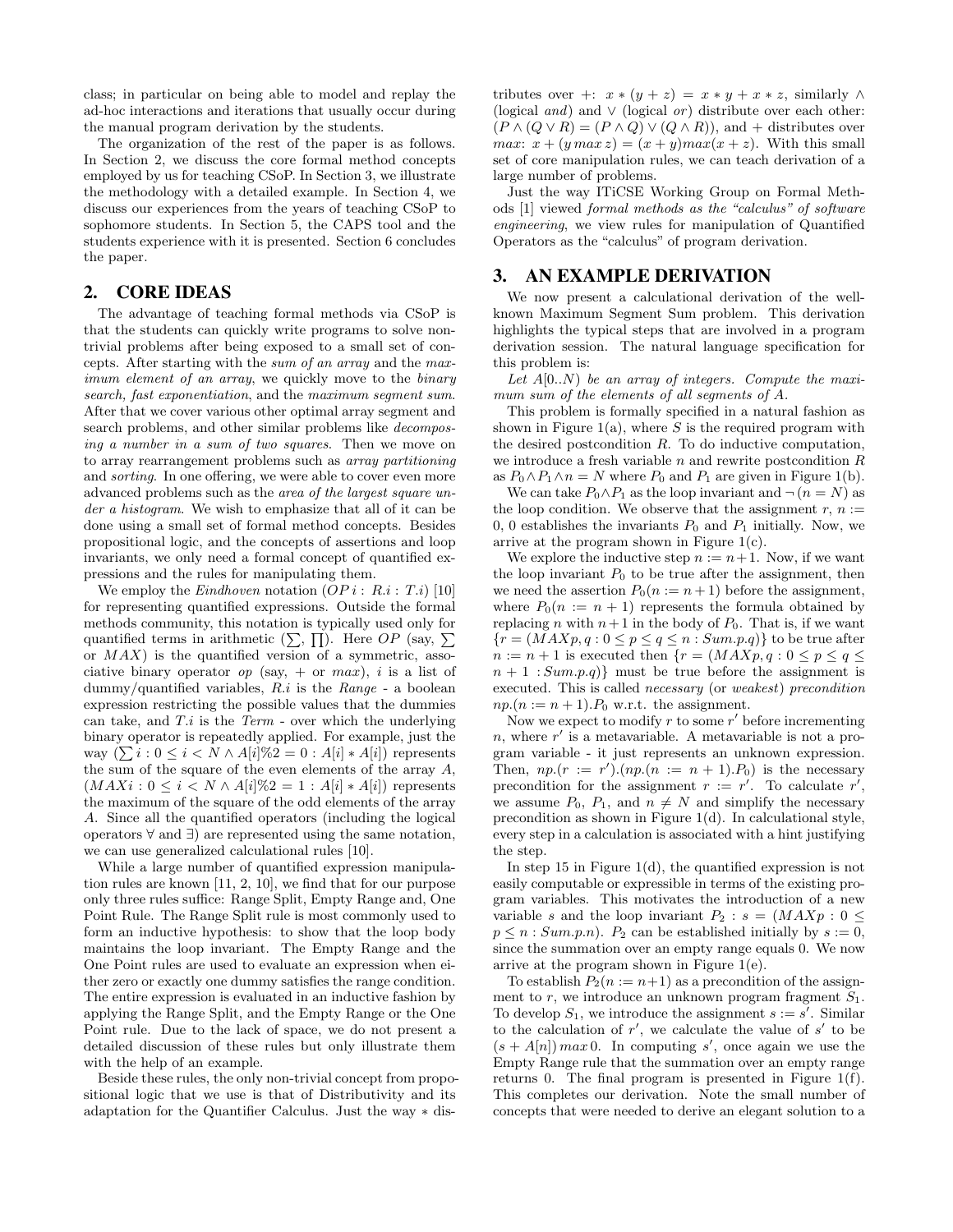

Figure 1: Selected stages in the derivation of the Maximum Segment Sum problem.

non-trivial problem. We next discuss our experience teaching this methodology.

# 4. COURSE FEEDBACK AND TOOL SUP-PORT FOR CSOP

The students' interest in the methodology is reflected in the course feedback where we received 87% score in the last offering of the course. Following two comments exemplify the students' excitement: "A quite different approach to programming, very innovating and interesting too. Some really great insights." and "We learned many good things. I never thought that program could be derived. The experience was enriching." Despite the mostly positive feedback, we also realized that students were facing a number of difficulties in manually (without using any tool support) deriving the programs:

#### Common Difficulties:

(CD0) Difficulty in understanding formal logic: Used to informal reasoning, students make several mistakes in understanding and applying inference rules.

(CD1) Not checking transformation applicability conditions: Many of the program transformation rules have prerequisites that need to be checked. For example, + distributes over quantified  $MAX$  only if the range is nonempty. Students often forget to check such conditions.

(CD2) Long derivations: Compared to the guess and test approach, the calculational derivations are longer even for simple programs. Students get restless if the derivation runs too long, leading to more errors.

(CD3) Mistakes made during guessing: Manual derivations often involve small jumps where the unknown program expressions are simple enough to be guessed easily. Students often inadvertently take big steps during guessing, resulting in incorrect program expressions. For example, for program  $S_1$  in Figure 1(e), many students make a jump and guess the value of s' to be  $s + A[n]$ .

(CD4) Forgetting to add bounds to the introduced variables: It is a general guideline to add bounds for a newly introduce variable, such as the bounds for  $n$  in the maximum segment sum problem. Students often forget to add such bounds, and later in the derivation, when the bound constraints are needed, they have to backtrack and take the corrective actions.

(CD5) Forgetting to prove proof obligations: With their focus on unraveling the unknown program fragments, students many times forget to prove some of the proof obligations.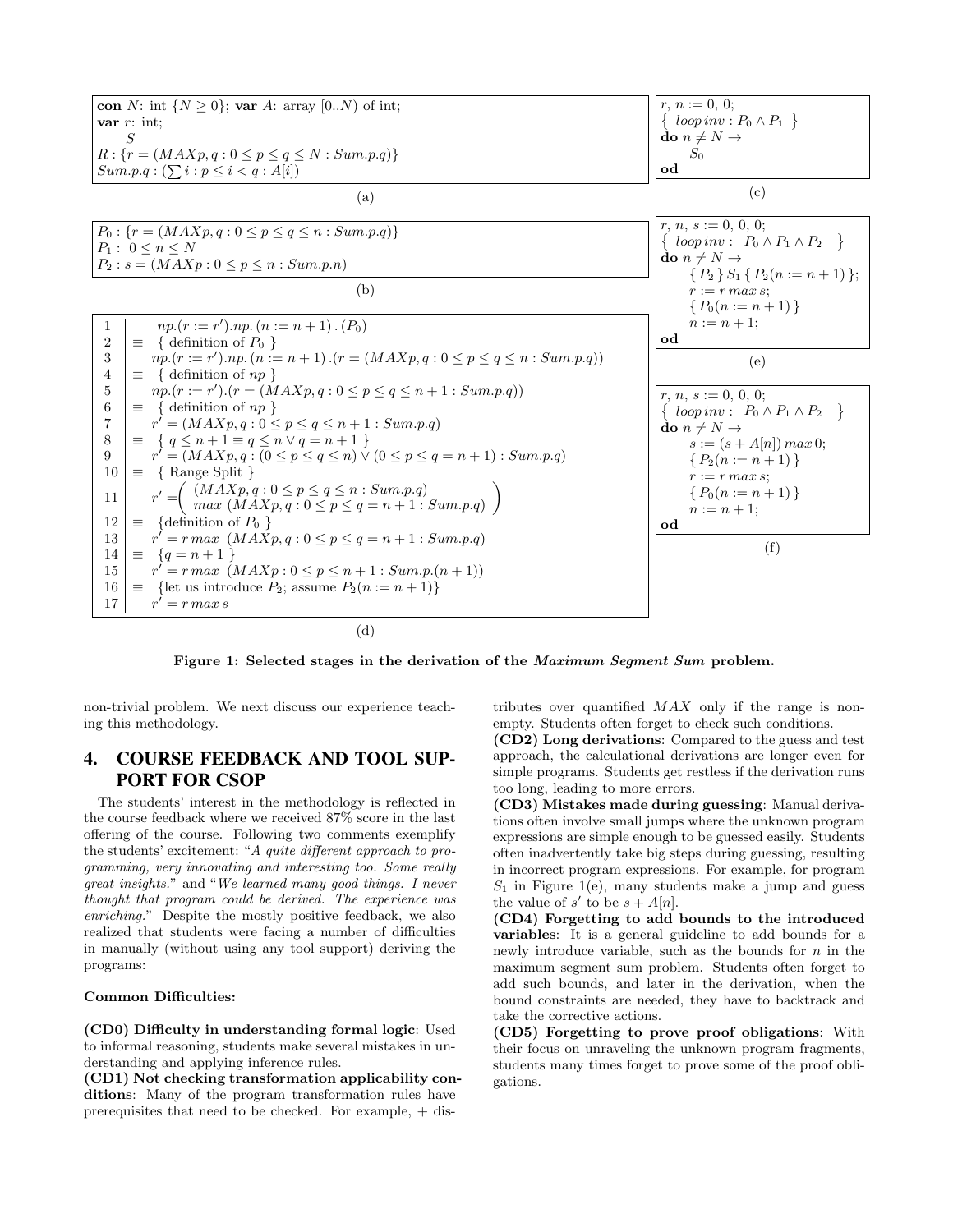

Figure 2: Graphical User Interface of the CAPS tool. The left panel is the Tactics Panel, the center panel is the Content Panel and the bottom panel is the Input Panel. Magnified area X shows an annotated unknown program along with its pre- and post- conditions whereas the magnified area Y highlights the form for entering the inputs of the "Replace term by variable" $(RTVInPost)$  tactic.

(CD6) Problem with organizing derivation: The derivation process is not always linear; it involves multiple iterations involving failed derivation attempts. Students often fail organize the derivation in cases where they need to go back and make some corrective changes. Unorganized derivation often leads to some missing proofs of correctness.

Based on the errors experienced during the multiple course offerings, we decided to develop tool support for teaching this methodology. We next outline the required functionality for the desired tool support. First and foremost, we must ensure correctness of all the steps involved in the derivation. The manual derivation occasionally employs informal reasoning. For example, the Step 8 in the Figure 1(d) implicitly uses the rule that ∧ distributes over ∨. To ensure correctness, we need to have a unified framework to manage both the program and the formula transformations. We must have a mechanism for dealing with the long derivations. In addition to automating the tasks involved, having the ability to organize the long proofs is vital. We also need to maintain history to provide backtracking and branching functionality. Finally, the user interface should allow seamless navigation across the derivation history.

# 5. CAPS TOOL

We now discuss the CAPS tool for the CSoP methodology. Its core components are implemented in the Scala language. The graphical user interface is implemented as a web application. The CAPS tool uses the Why3 [9] verification platform as an interface to various backend theorem provers. But the students need not concern themselves at all with how the theorem prover works. The implementation details of the tool have been published in [4] and here we concern ourselves only with the use of the tool in classroom teaching.



Figure 3: Schematic Derivation Tree.

#### 5.1 Program Derivation Methodology

Students incrementally transform a formal specification into a fully derived program by applying predefined transformation rules called Derivation Tactics. For example, two of the tactics that we employed in derivation in Figure 1 are Replace constant by a variable, and Range Split. To apply a tactic, one needs to select a tactic from a list and provide the required input parameters, and the tool automatically performs the corresponding formula manipulations. By forcing students to enter the required parameters, errors such as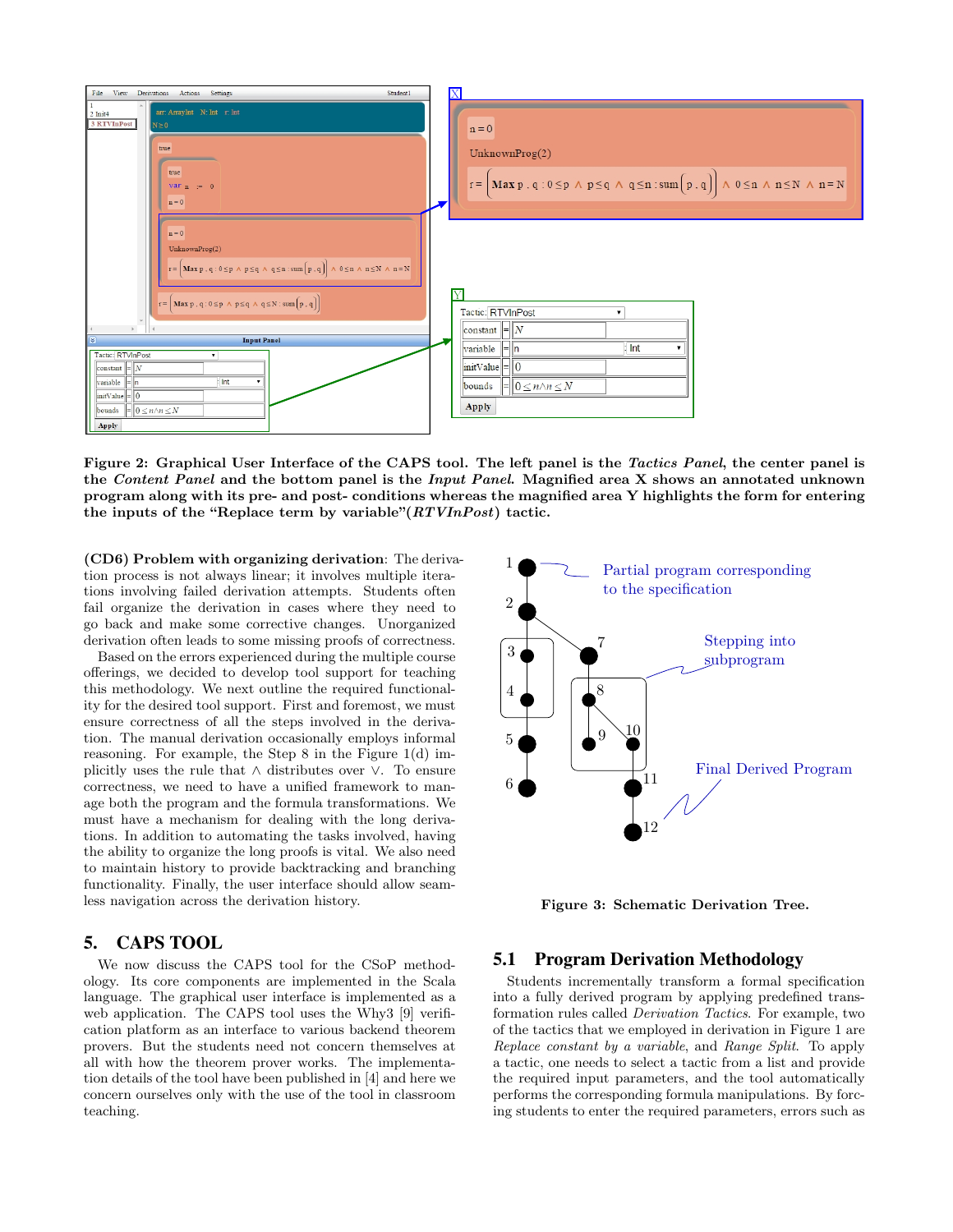

Figure 4: Calculation of initial assignment  $(q, r)$  := 0, x) to establish invariant  $0 \le r \wedge q * y + r = x$  while deriving *Integer Division* program( Set  $q, r$  to the quotient & remainder of the division of x by  $y$ ).

 $CD4$  are prevented. The tool ensures correctness after application of every tactic. The GUI of the tool is shown in Figure 2.

#### 5.2 Derivation History and Backtracking

The CAPS tool maintains the entire derivation history in the form a derivation tree. The user can also branch off from any point in the derivation to explore different derivation strategies. This helps take care of the errors resulting from CD4 and CD6.

Figure 3 shows a schematic representation of a derivation tree. Node 1 is the starting node representing the specification and node 12 represents the final derived program. Node 6 and node 9 are the nodes where the user faces some difficulties with the derivation and decides not to carry out the derivation further and prefers to backtrack and branch out. The backtracking mechanism makes it easier for the user to try out different alternatives with least amount of rework. The user interface also makes it easy to navigate across different solutions.

#### 5.3 Focusing on Subcomponents

At every stage in the derivation process, there exists a correct-by-construction program containing multiple unknown subprograms. The user may want to focus her attention on the development of one of these subprograms. Hence it is desirable that all the context information relevant for the derivation of the subprogram is extracted and presented.

Similarly, while transforming formulas, the user may want to focus on a subformula while ignoring the rest of the formula.

To focus on a subcomponent, the StepIn tactic is applied. Application of the tactic brings the context of the subcomponent under consideration in focus and hides the rest of the program. (The details of the context extraction process are described in [4].) After transforming the subcomponent to a desired form, users can apply the  $StepOut$  tactic to bring the focus back to the whole program. The StepIn tactic application can be nested any level deep. In Figure 3, the entry to and exit from the rectangles correspond to application of  $StepIn$  and  $StepOut$  tactics. Whenever user steps into a subcomponent, a new Frame is created to store the appropriate contextual information. The contextual information is then available for use during the transformations of the subcomponent.

Example: Figure 4 shows a calculation that uses the "Focusing on subformula" functionality. Contextual information (assumptions) for the inner frame are displayed at the top of the frame.

#### *5.3.1 Automating Formula Transformations*

In the manual calculations, all the steps are kept small enough to be manually verified by the user. This is the main reason why the program derivations are long even for simple problems, and formal methods are hated by several students. With a tool support, however, we can afford to take large steps, as long as the readability is maintained. In general, small steps are good for readability. However, there are situations where certain calculation is not important from the derivation point of view. We would like to automate such calculations. We employ a backend theorem prover to perform required proofs. This makes the program calculations flexible and reduces the derivation length. This helps with the observed errors CD2 and CD5.

Calculations not involving any metavariables should be automated to the extent possible. For example, in Fig. 1, we skipped the proof of preservation of the invariant  $P_1 : 0 \leq$  $n \leq N$ . As no metavariable is involved this proof obligation, it is uninteresting from the derivation viewpoint. Students resent doing such proofs. We, however, still need to discharge them to ensure correctness. The proof obligation for  $P_1$  can be directly transformed to *true* by applying a VerifiedTransformation tactic that uses the backend theorem prover. The introduction of this tactic takes care of the errors CD1 and CD3.

In case a proof obligation is not automatically discharged by the theorem provers, we have to carry out the detailed step-by-step proof. A failed calculational proof often provides clues about how to proceed further with the derivation.

Another example is the calculations involved in verifying the applicability conditions for some tactics. Consider the "Empty Range" tactic for the summation that transforms the formula  $(\sum i : false : T.i)$  to 0. If a student wants to apply this tactic directly to  $(\sum i : R.i : T.i)$ , she first needs to show that  $R.i \equiv false$  (which may take several steps) and then apply the tactic. Other way is to directly apply the Empty Range Tactic to  $(\sum i : R_i : T_i)$  and the tool ensures that the  $R.i$  is unsatisfiable.

Automated formula transformations take care of the most of the common logic related errors (CD0 ).